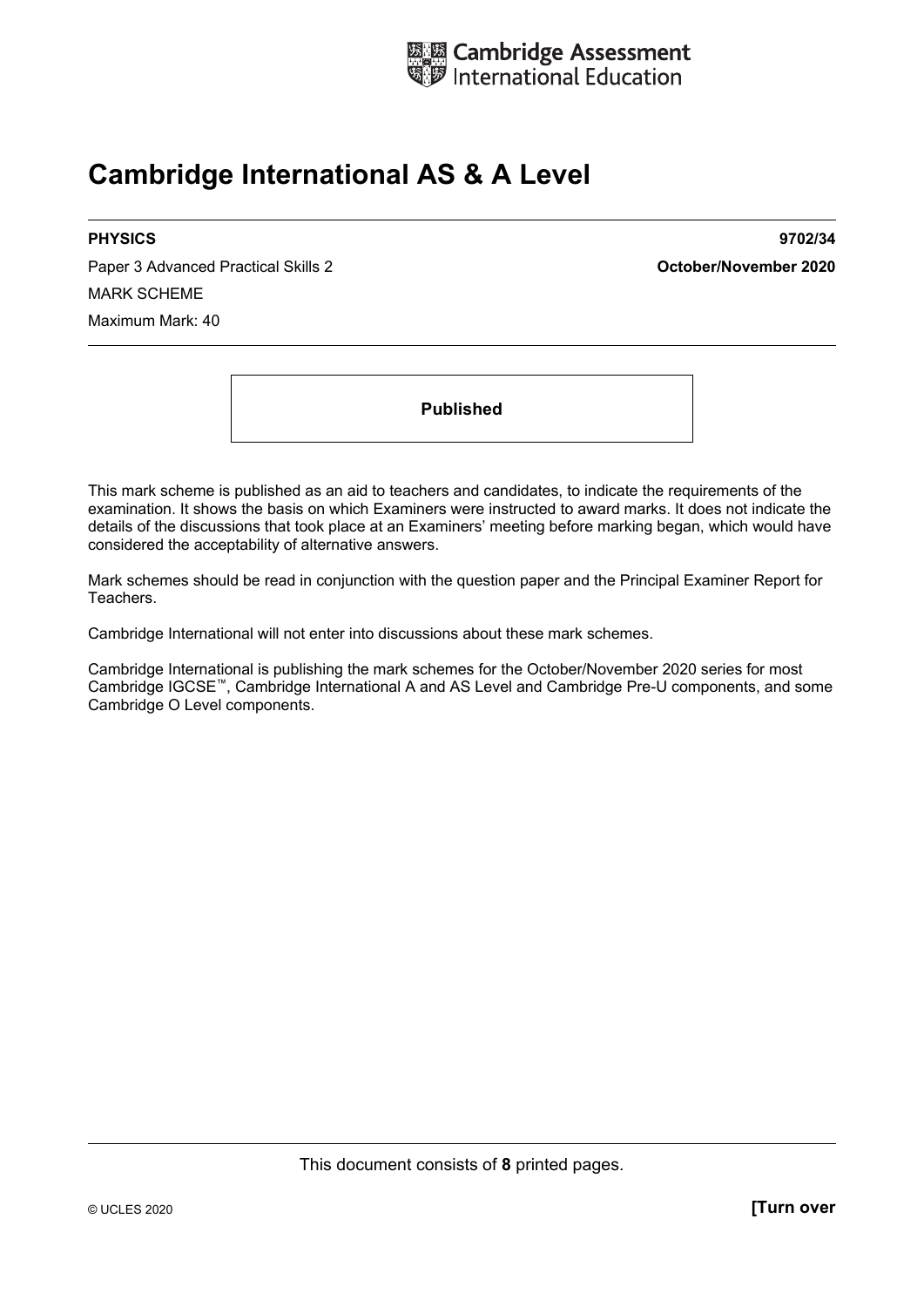#### **Generic Marking Principles**

These general marking principles must be applied by all examiners when marking candidate answers. They should be applied alongside the specific content of the mark scheme or generic level descriptors for a question. Each question paper and mark scheme will also comply with these marking principles.

GENERIC MARKING PRINCIPLE 1:

Marks must be awarded in line with:

- the specific content of the mark scheme or the generic level descriptors for the question
- the specific skills defined in the mark scheme or in the generic level descriptors for the question
- the standard of response required by a candidate as exemplified by the standardisation scripts.

GENERIC MARKING PRINCIPLE 2:

Marks awarded are always **whole marks** (not half marks, or other fractions).

GENERIC MARKING PRINCIPLE 3:

Marks must be awarded **positively**:

- marks are awarded for correct/valid answers, as defined in the mark scheme. However, credit is given for valid answers which go beyond the scope of the syllabus and mark scheme, referring to your Team Leader as appropriate
- marks are awarded when candidates clearly demonstrate what they know and can do
- marks are not deducted for errors
- marks are not deducted for omissions
- answers should only be judged on the quality of spelling, punctuation and grammar when these features are specifically assessed by the question as indicated by the mark scheme. The meaning, however, should be unambiguous.

GENERIC MARKING PRINCIPLE 4:

Rules must be applied consistently, e.g. in situations where candidates have not followed instructions or in the application of generic level descriptors.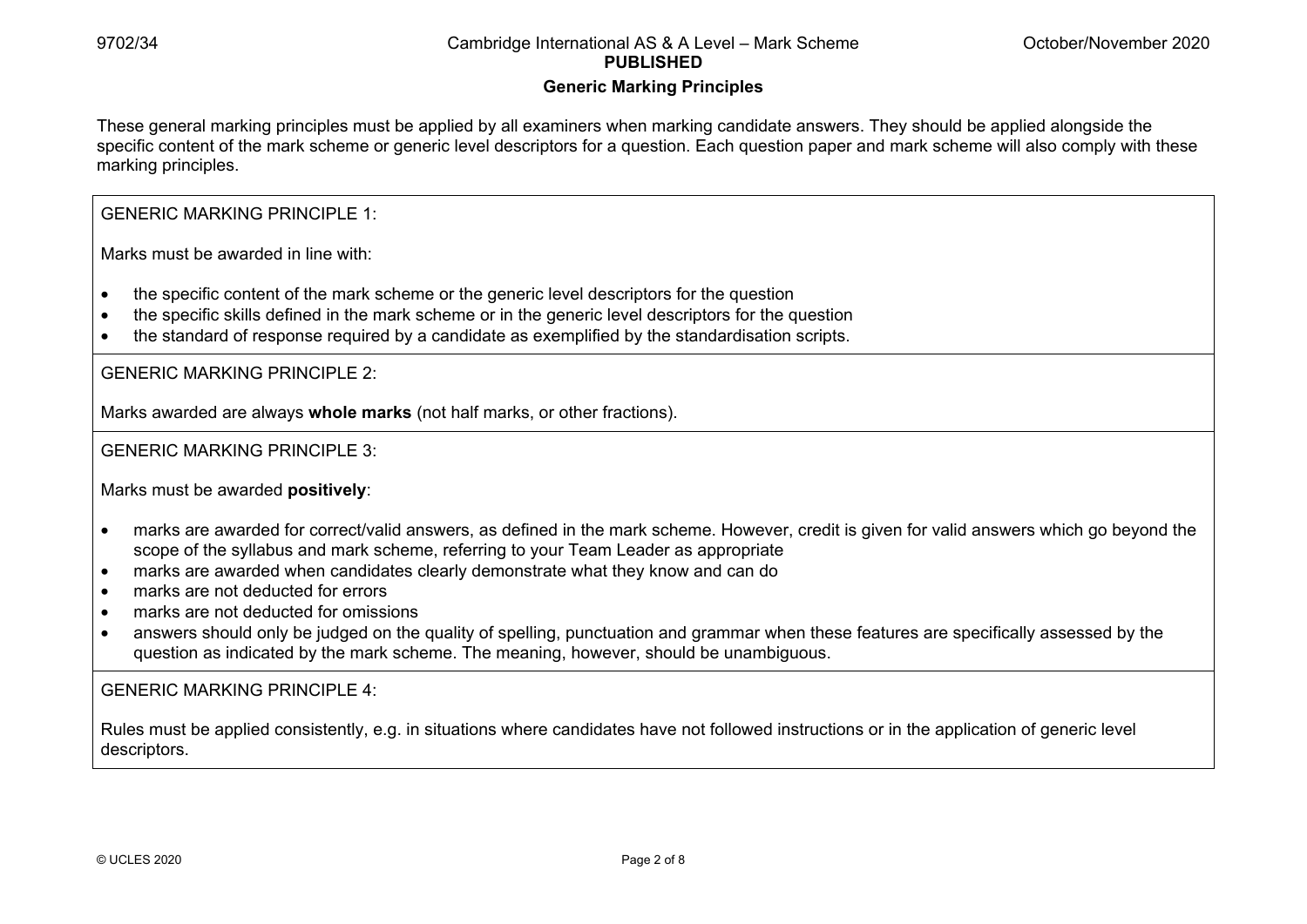#### GENERIC MARKING PRINCIPLE 5:

Marks should be awarded using the full range of marks defined in the mark scheme for the question (however; the use of the full mark range may be limited according to the quality of the candidate responses seen).

#### GENERIC MARKING PRINCIPLE 6:

Marks awarded are based solely on the requirements as defined in the mark scheme. Marks should not be awarded with grade thresholds or grade descriptors in mind.

### **Science-Specific Marking Principles**

- 1 Examiners should consider the context and scientific use of any keywords when awarding marks. Although keywords may be present, marks should not be awarded if the keywords are used incorrectly.
- 2 The examiner should not choose between contradictory statements given in the same question part, and credit should not be awarded for any correct statement that is contradicted within the same question part. Wrong science that is irrelevant to the question should be ignored.
- 3 Although spellings do not have to be correct, spellings of syllabus terms must allow for clear and unambiguous separation from other syllabus terms with which they may be confused (e.g. ethane / ethene, glucagon / glycogen, refraction / reflection).
- 4 The error carried forward (ecf) principle should be applied, where appropriate. If an incorrect answer is subsequently used in a scientifically correct way, the candidate should be awarded these subsequent marking points. Further guidance will be included in the mark scheme where necessary and any exceptions to this general principle will be noted.

#### 5 'List rule' guidance

For questions that require *<sup>n</sup>* responses (e.g. State **two** reasons …):

- The response should be read as continuous prose, even when numbered answer spaces are provided.
- Any response marked *ignore* in the mark scheme should not count towards *n*.
- Incorrect responses should not be awarded credit but will still count towards *n*.
- Read the entire response to check for any responses that contradict those that would otherwise be credited. Credit should **not** be awarded for any responses that are contradicted within the rest of the response. Where two responses contradict one another, this should be treated as a single incorrect response.
- Non-contradictory responses after the first *n* responses may be ignored even if they include incorrect science.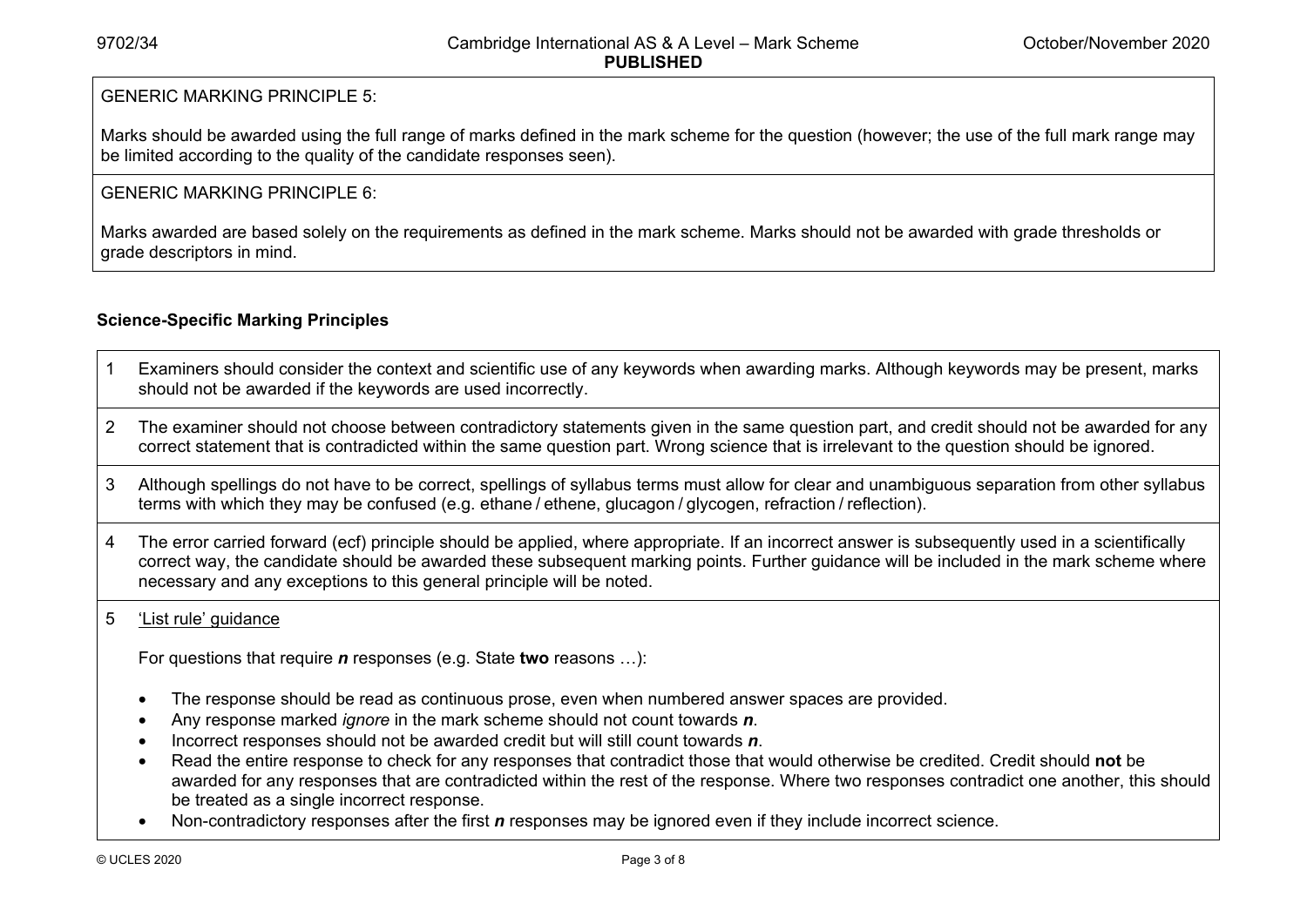#### 6 Calculation specific guidance

Correct answers to calculations should be given full credit even if there is no working or incorrect working, **unless** the question states 'show your working'.

For questions in which the number of significant figures required is not stated, credit should be awarded for correct answers when rounded by the examiner to the number of significant figures given in the mark scheme. This may not apply to measured values.

For answers given in standard form (e.g. a × 10<sup>*n*</sup>) in which the convention of restricting the value of the coefficient (a) to a value between 1 and 10 is not followed, credit may still be awarded if the answer can be converted to the answer given in the mark scheme.

Unless a separate mark is given for a unit, a missing or incorrect unit will normally mean that the final calculation mark is not awarded. Exceptions to this general principle will be noted in the mark scheme.

#### 7 Guidance for chemical equations

Multiples / fractions of coefficients used in chemical equations are acceptable unless stated otherwise in the mark scheme.

State symbols given in an equation should be ignored unless asked for in the question or stated otherwise in the mark scheme.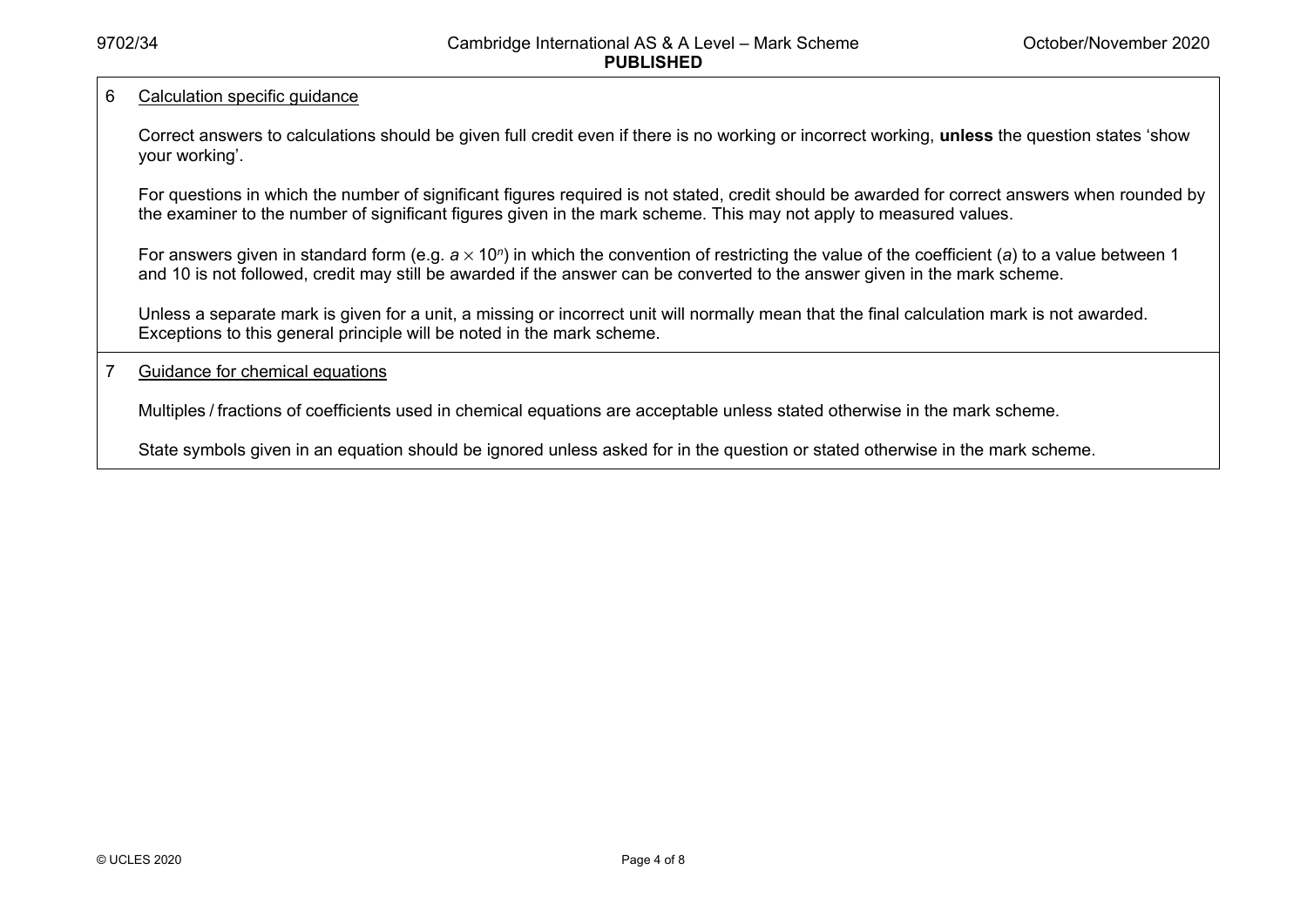| <b>Question</b> | <b>Answer</b>                                                                                                                                                                                                                                                         | <b>Marks</b> |
|-----------------|-----------------------------------------------------------------------------------------------------------------------------------------------------------------------------------------------------------------------------------------------------------------------|--------------|
| 1(a)            | Value of raw x to the nearest mm and final value in range $38.0 - 42.0$ cm.                                                                                                                                                                                           | 1            |
| 1(b)            | Value of $\theta$ in range 60°–100°.                                                                                                                                                                                                                                  | 1            |
| 1(c)            | Six (or more) sets of readings of x and $\theta$ with correct trend and without help from the Supervisor scores 5 marks, five sets<br>scores 4 marks etc.                                                                                                             | 5            |
|                 | Values of x should be different and non-zero.                                                                                                                                                                                                                         |              |
|                 | Range: $x_{min} \le 20.0$ cm and $x_{max} \ge 45.0$ cm.                                                                                                                                                                                                               |              |
|                 | Column headings:<br>Each column heading must contain a quantity, a separating mark and a unit where appropriate.<br>Heading for $\cos\theta$ must have no unit.<br>The presentation of quantity and unit must conform to accepted scientific convention e.g. $x/cm$ . | 1            |
|                 | Consistency:<br>All values of raw $\theta$ must be given to the nearest degree.                                                                                                                                                                                       | 1            |
|                 | Significant figures:<br>Values of $\cos\theta$ should be to the same number of s.f. as (or one more than) the number of s.f. in the corresponding value of $\theta$ .                                                                                                 | 1            |
|                 | Calculation:<br>Values of $cos \theta$ calculated correctly.                                                                                                                                                                                                          |              |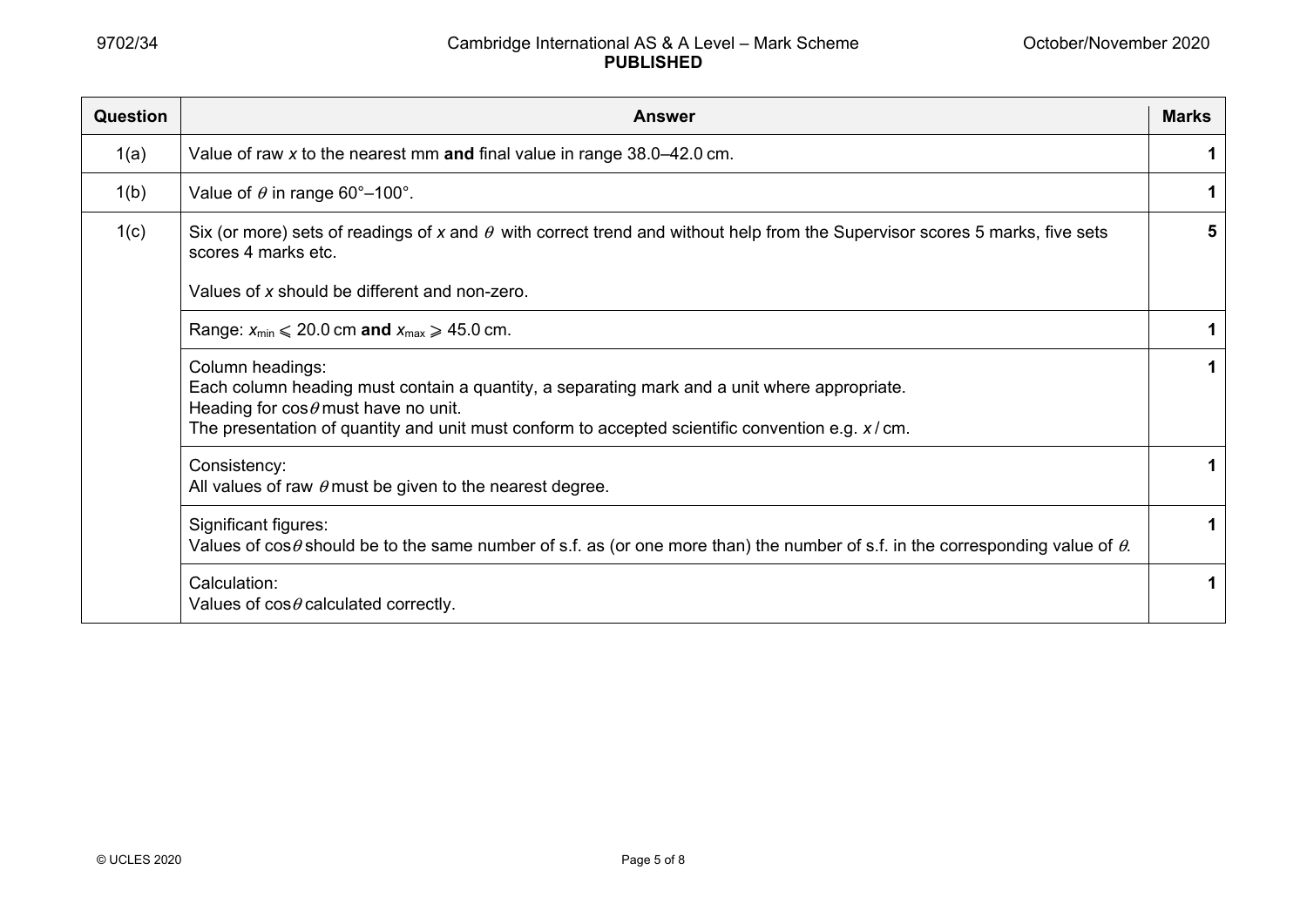| <b>Question</b> | <b>Answer</b>                                                                                                                                                                                                                                                                                                                                                                | <b>Marks</b> |
|-----------------|------------------------------------------------------------------------------------------------------------------------------------------------------------------------------------------------------------------------------------------------------------------------------------------------------------------------------------------------------------------------------|--------------|
| 1(d)(i)         | Axes:<br>Sensible scales must be used, no awkward scales (e.g. 3:10 or fractions).<br>Scales must be chosen so that the plotted points occupy at least half the graph grid in both x and y directions.<br>Scales must be labelled with the quantity that is being plotted.<br>Scale markings should be no more than three large squares apart.                               | 1            |
|                 | Plotting of points:<br>All observations must be plotted on the grid.<br>Diameter of plotted points must be $\leq$ half a small square.<br>Plots must be accurate to within half a small square in both x and y directions.                                                                                                                                                   | 1            |
|                 | Quality:<br>All points in the table must be plotted (at least 5) for this mark to be awarded.<br>Trend of points should be correct.<br>Scatter of plotted points must be no more than $\pm 0.05$ from a straight line on the cos $\theta$ axis.                                                                                                                              | 1            |
| 1(d)(ii)        | Line of best fit:<br>Judged by balance of all points on the grid (at least 5) about the candidate's line. There must be an even distribution of points<br>either side of the line along the full length.<br>One anomalous point is allowed only if clearly indicated (i.e. circled or labelled) by the candidate.<br>Lines must not be kinked or thicker than half a square. | 1            |
| 1(d)(iii)       | Gradient:<br>The hypotenuse of the triangle used must be greater than half the length of the drawn line.<br>Method of calculation must be correct, e.g. not $\Delta x / \Delta y$ .<br>The sign of the gradient must match the graph drawn.<br>Both read-offs must be accurate to half a small square in both the $x$ and $y$ directions.                                    | 1            |
|                 | y-intercept:<br>Correct read-off from a point on the line substituted into $y = mx + c$ or an equivalent expression.<br>Read-off accurate to half a small square in both $x$ and $y$ directions.<br>or<br>Intercept read directly from the graph, with read-off at $x =$ zero accurate to half a small square in $y$ direction.                                              | 1            |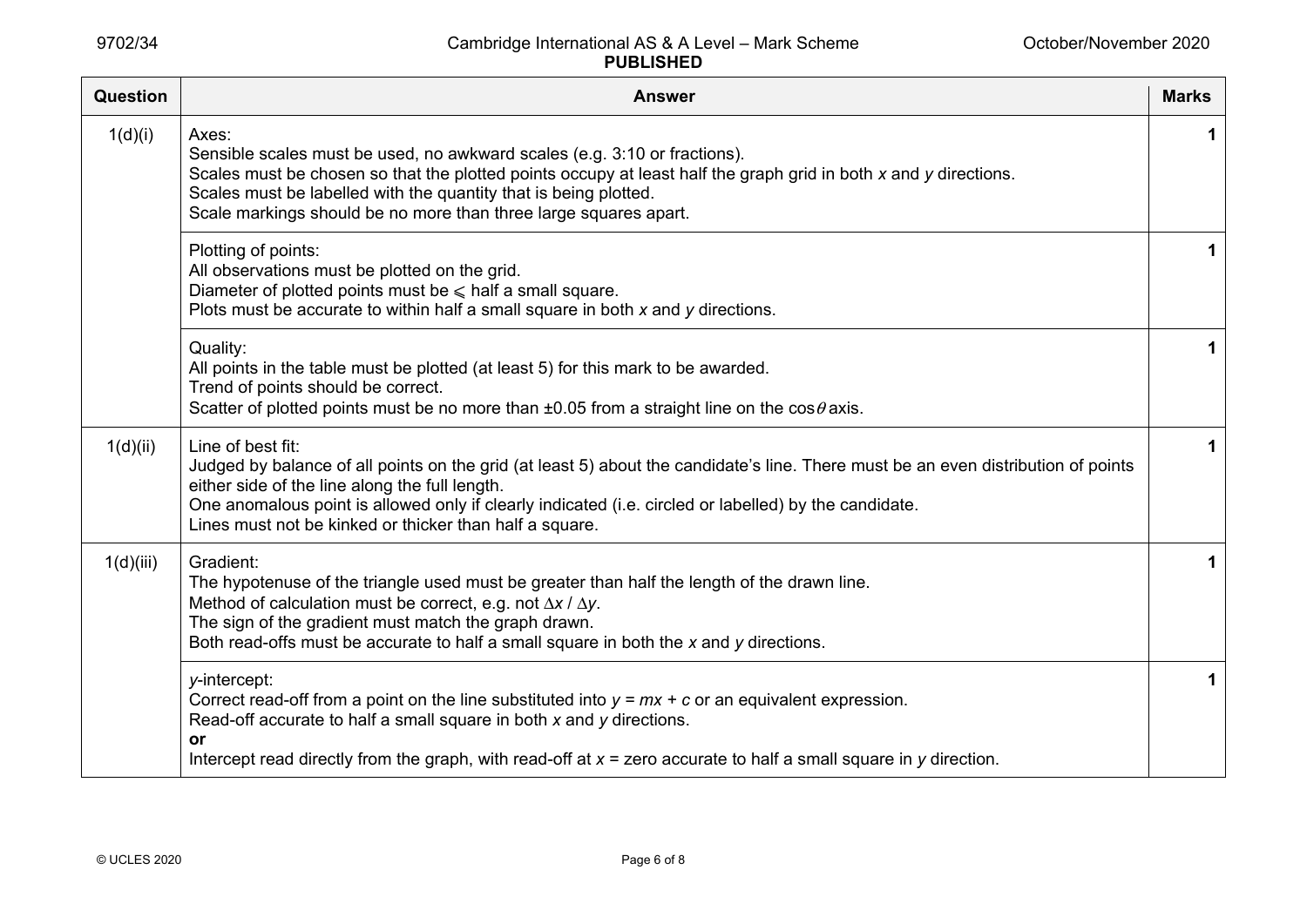| <b>Question</b> | <b>Answer</b>                                                                                                  | <b>Marks</b> |
|-----------------|----------------------------------------------------------------------------------------------------------------|--------------|
| 1(e)            | a equal to candidate's gradient and b equal to candidate's intercept. Values must not be written as fractions. |              |
|                 | Unit for a correct (e.g. $cm^{-1}$ ) and consistent with value and no unit given for b.                        |              |

| Question  | <b>Answer</b>                                                                                                                                                                                                                                                                                        | <b>Marks</b> |
|-----------|------------------------------------------------------------------------------------------------------------------------------------------------------------------------------------------------------------------------------------------------------------------------------------------------------|--------------|
| 2(a)(i)   | Value of raw $x$ to nearest mm and final value in range 20–24 mm with unit.                                                                                                                                                                                                                          |              |
| 2(a)(ii)  | Values of raw D and d to nearest mm and final value of D in the range $38-42$ mm.                                                                                                                                                                                                                    | 1            |
| 2(a)(iii) | Correct calculation of L.                                                                                                                                                                                                                                                                            |              |
| 2(a)(iv)  | Justification based on significant figures in x, D and $(D - d)$ .                                                                                                                                                                                                                                   | 1            |
| 2(b)(i)   | Raw values of times all to 0.1 s or all to 0.01 s and value of $T$ in range 0.5–2.5 s.                                                                                                                                                                                                               | 1            |
|           | Evidence of repeats: at least two values of time.                                                                                                                                                                                                                                                    | 1            |
| 2(b)(ii)  | Percentage uncertainty based on an absolute uncertainty in time value of 0.2–0.5 s.<br>If repeat readings have been taken, then the absolute uncertainty can be half the range (but not zero) if the working is clearly<br>shown.<br>Correct method of calculation to obtain percentage uncertainty. | $\mathbf 1$  |
| 2(c)      | Second values of x and T.                                                                                                                                                                                                                                                                            |              |
|           | Quality: second $T >$ first $T$ .                                                                                                                                                                                                                                                                    | $\mathbf 1$  |
| 2(d)(i)   | Two values of $k$ calculated correctly. The final values of $k$ must not be fractions.                                                                                                                                                                                                               | 1            |
| 2(d)(ii)  | Valid comment relating to the calculated values of $k$ , testing against a criterion specified by the candidate.                                                                                                                                                                                     | 1            |
| 2(e)      | Correct calculation of g.                                                                                                                                                                                                                                                                            | 1            |